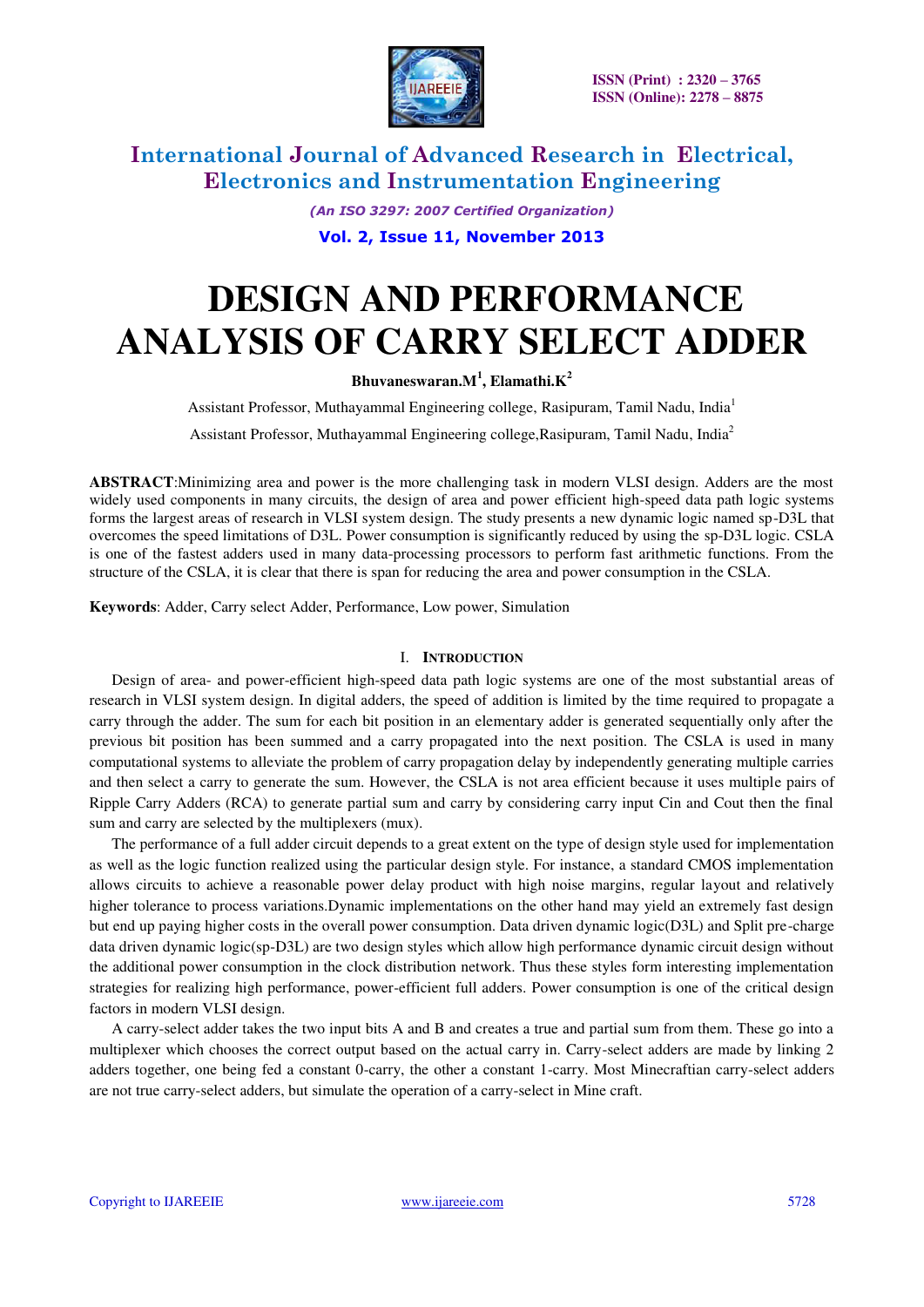

*(An ISO 3297: 2007 Certified Organization)* 

### **Vol. 2, Issue 11, November 2013**



Fig 1.1 4-Bit Carry Select adder.

#### II. PERFORMANCE CHARACTERIZATION AND COMPARISION

The performance of a full adder circuit depends to a great extent on the type of design style used for implementation as well as the logic function realized using the particular design style. For instance, a standard CMOS implementation allows circuits to achieve a reasonable power delay product with high noise margins, regular layout and relatively higher tolerance to process variations. Dynamic implementations on the other hand may yield an extremely fast design but end up paying higher costs in the overall power consumption. D3L and sp-D3L are two design styles which allow high performance dynamic circuit design without the additional power consumption in the clock distribution network. Thus these styles form interesting implementation strategies for realizing high performance, power-efficient full adders. Fig. 1 shows three full adder implementations in the recently proposed sp-D3L design style. Along with the choice of logic function and implementation style, the sizing of the transistors also plays an extremely important role in the optimization of circuit performance, power consumption, noise margins, fan-in, fan-out, etc. For dynamic adders it was observed that progressively sizing the rest of the transistors yielded the best power-delay Product while also maintaining drivability of the adder circuits. For the interested reader, we have described the results of various sizing methodologies on the standard static, domino and D3L adders and 16-bit carry select adder. It was observed that progressive sizing of transistors yielded the best performance of the power for each of the adder circuits considered. As a result, all our adders were sized accordingly. For the pass-transistor and transmission gate based adders i.e. adders without drivability, we kept minimum sizes on all the transistors. This was found to be the best option since any performance advantage gained by upsizing the pMOS transistors in these circuits is off-set by the increase in power. While the speed advantage itself is off-set due to the inevitable use of buffers at the outputs of these adders. Hence, minimum sizing all the transistors yielded the best power-performance and area trade off.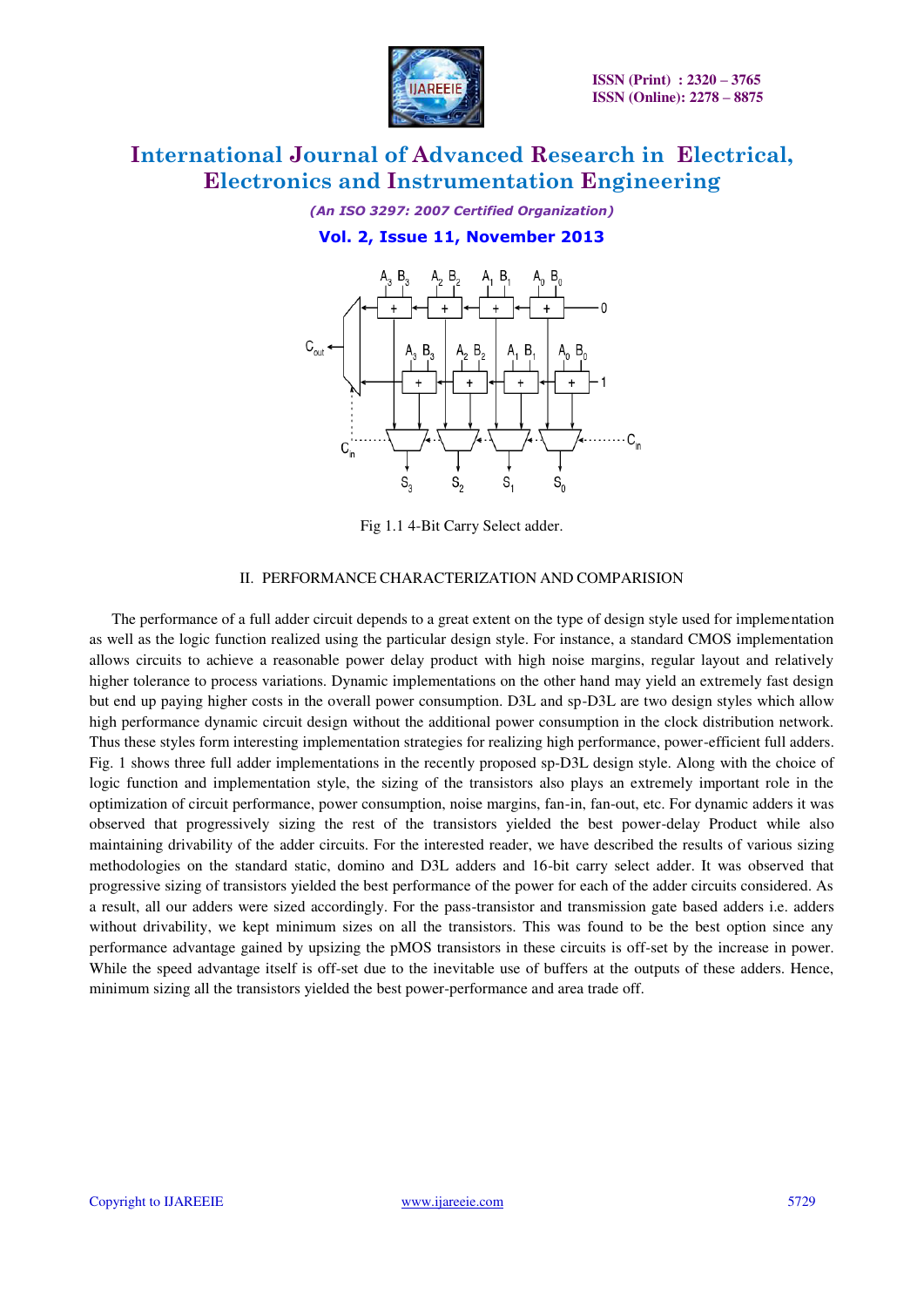

*(An ISO 3297: 2007 Certified Organization)* 

### **Vol. 2, Issue 11, November 2013**



Fig.2.1 sp-D3L Logic Adder1

The table 1 reports the average power consumption when executing the set of all possible input combinations to the adders. The full adder functions characterized using the sp-D3L methodology provide the lowest power depends upon the transistor with the sp-D3L adder working almost twice as fast as the standard adders selected in the study.



Fig.2.2 sp-D3L Logic Adder2



### Fig.2.3 sp-D3L Logic Adder3

Copyright to IJAREEIE www.ijareeie.com 5730 The drawback of the existing adders is of course the high power consumption, due to the large number of transistors as well as the multiple paths to ground present in the sp-D3L implementations. With respect to the choice of logic function to implement, the full adder was observed to perform the best when implemented using the *PROPAGATE* and *GENERATE* signals. This can be attributed to the fact that this function allows for smaller number of transistors stacked in series and shows the lowest capacitance at the output node. This shows that the capacitance at the output node forms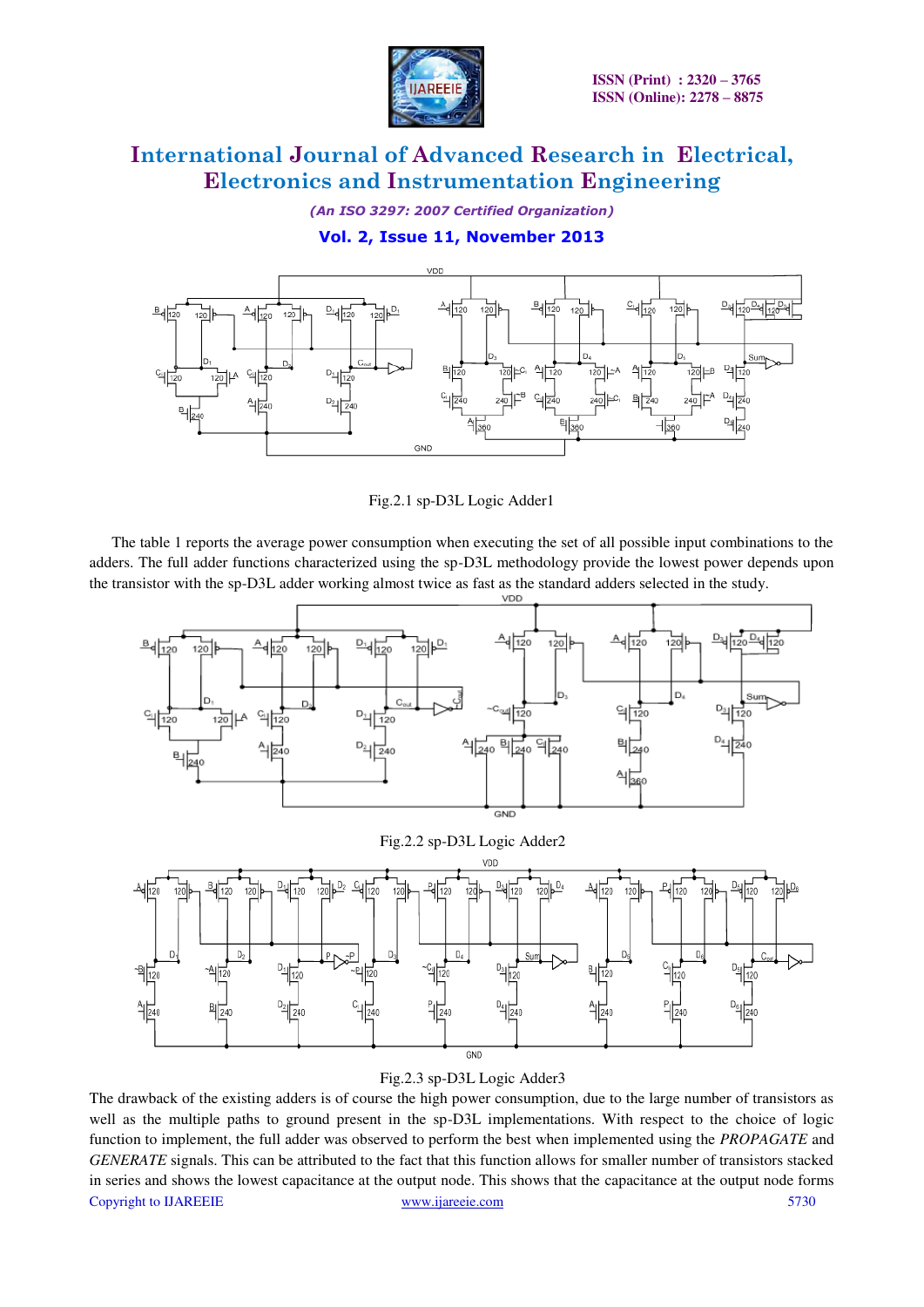

*(An ISO 3297: 2007 Certified Organization)* 

### **Vol. 2, Issue 11, November 2013**

the most critical component of the adder speed irrespective of the number of stages of circuits before getting the SUM and CARRY outputs.

Power consumption in CMOS circuits has always been one of the primary concerns of the designer especially when designing for applications with strict power constraints. To facilitate the ideal choice of adder topology for scaled voltage or power-constrained applications, it is necessary to analyze adder performance with scaled supply voltages. It can be observed that the sp-D3L adder shows a consistent improvement in power delay system when supply voltage is scaled in contrast to all the other adders whose performance characteristics worsen as the supply voltage is scaled down. Under scaled voltage, the mirror adder and the adders show the worst power delay product profiles implying that they are unsuitable for operation under scaled supply voltages. It can also be seen that the performance of the TG adder is significantly worse at lower than nominal supply voltages whereas the pass transistor Multiplexer based adder completely failed when operated below 0.9 V. Thus it is clear that transmission gate and pass transistor-based adders cannot be used in extremely scaled operating voltage scenarios.

#### III. RELATED WORK

Jiang, Sheraidah, Wang, and J. Chung,(2004) has proposed that the 1-bit full adder is one of the most critical components of a processor, as it is used in the arithmetic logic unit, the floating-point unit, and address generation for cache or memory accesses. A variety of full adders using static and dynamic logic styles are available. The static energy recovery full adder requires only 10 transistors to implement a full adder. Intensive HSPICE simulation shows that the new adder has more than 26% in power savings over conventional 28-transistor CMOS adder.

Frustaci, Lanuzza, Zicari, Perri and Corsonellohas proposed that the data-driven dynamic logic is very efficient when low-power constraints. Differently from conventional dynamic domino logic, which exploits a clock signal, D3L uses a subset of the input data signals for pre-charging the dynamic node, thus avoiding the clock distribution network. Power consumption is significantly reduced, but the pre-charge propagation path delay affects the speed performances and limits the improvements. This study presents a new dynamic logic named split-path D3L that overcomes the speed limitations of D3L. When applied to a 16 \_ 16 bit Booth multiplier realized with ST Microelectronics 65 nm 1V CMOS technology, the proposed technique leads to an EDP 25 and 30% lower than standard dynamic domino logic and conventional D3L logics.

SohanPurohit and Martin Margalahas proposed the sp-D3L adder for sum, carry and propagate and generate. There are 12 full adder circuits in the IBM 90-nm process. These include three new full adder circuits using the recently proposed split-path data driven dynamic logic. Based on the logic function realized, the adders were characterized for performance and power consumption when operated under various supply voltages and fan-out loads.

#### IV.OUR CONTRIBUTION

Our project will implement the carry select adder instead of using full adder. There are different logic adders are introduced .In each adders we calculate the power and areas. Two 4-bit ripple carry adders are multiplexed together, where the resulting carry and sum bits are selected by the carry-in. Since one ripple carry adder assumes a carry-in of 0, and the other assumes a carry-in of 1, The carry out of each 4-bit block is connected to the carry in of the next 4-bit block. When combined in this manner, 16-bit signed binary numbers can be computed. Subtraction is accomplished using two's complement binary arithmetic.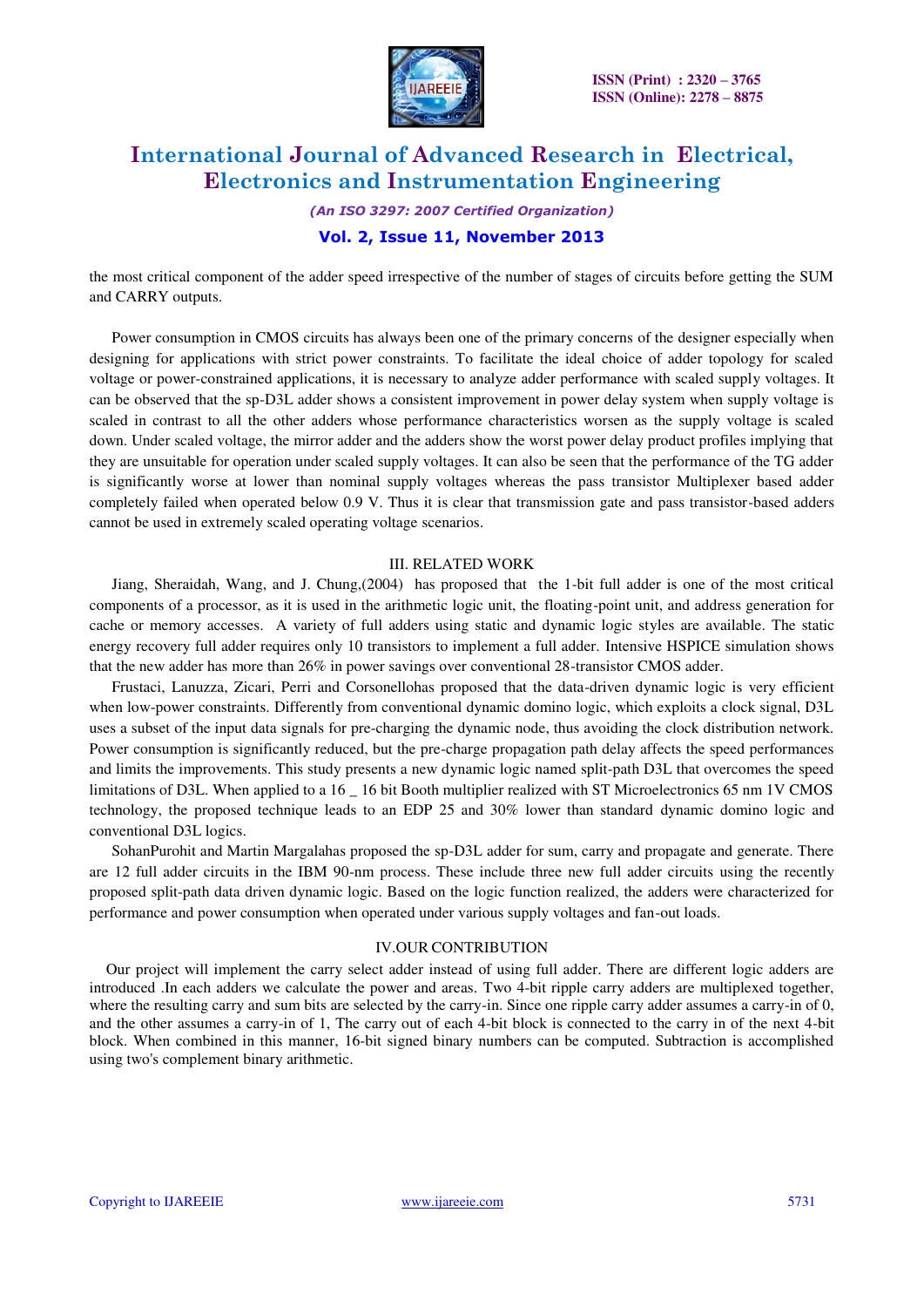

*(An ISO 3297: 2007 Certified Organization)* 

### **Vol. 2, Issue 11, November 2013**



Fig .3. Carry select adder TABLE I COMPARISON RESULTS

| <b>Adder</b>        | <b>Transistors</b> | Power    | Area |
|---------------------|--------------------|----------|------|
| sp-D3L              |                    | 38.45    |      |
| sum                 | 45                 | mW       | 6    |
| $sp-D3L$            |                    | 38.81 mW |      |
| carry               | 32                 |          | 7    |
| sp-D3L pg           |                    | 38.09    |      |
|                     | 48                 | mW       | 7    |
| 16- bit             | 48                 | 36.43    | 6    |
| <b>CSLA</b>         |                    | mW       |      |
| <b>Ripple carry</b> |                    |          |      |
| adder               | 48                 | 40.17    |      |
|                     |                    | mW       |      |

### V. SIMULATION OUTPUTS



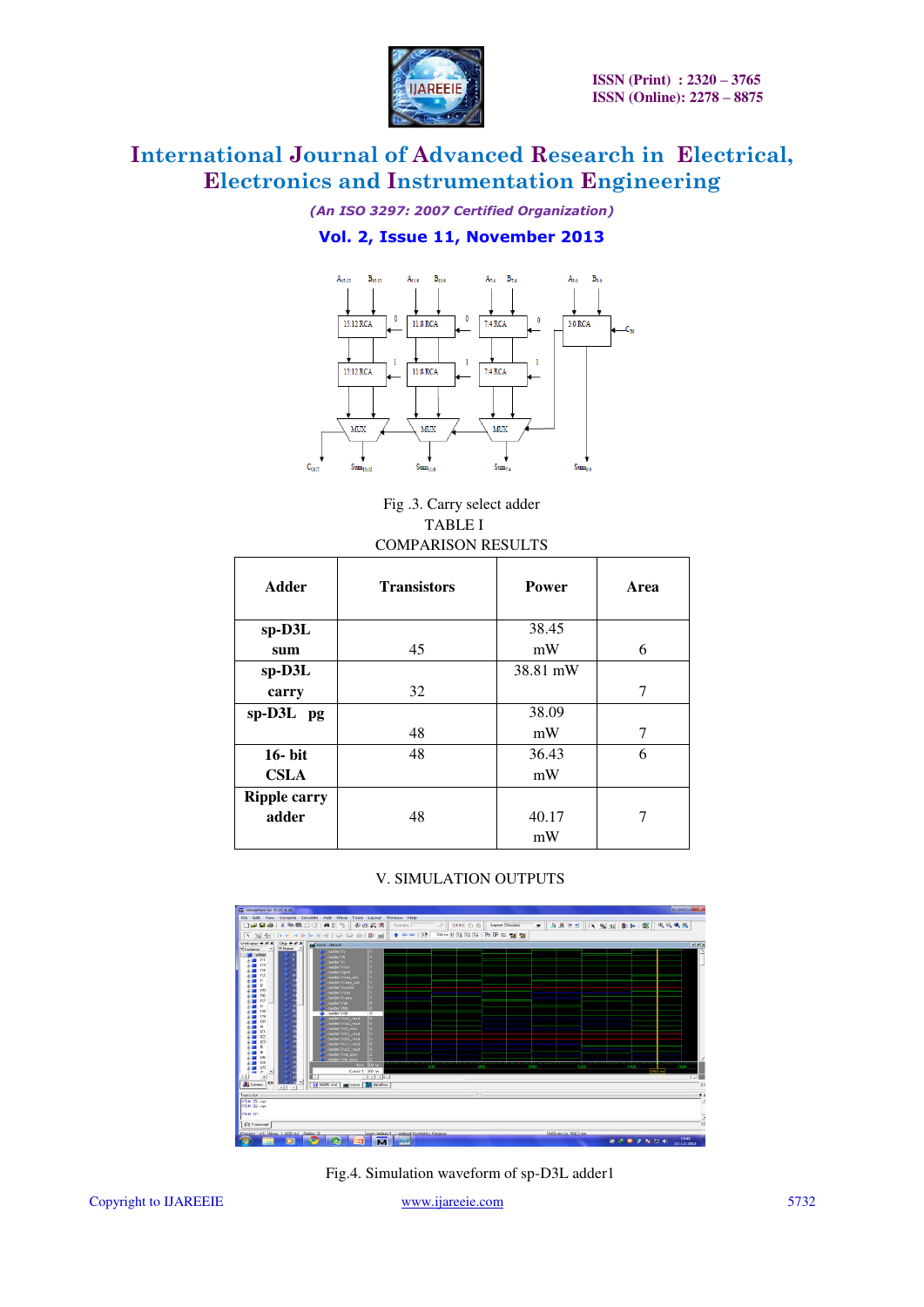

*(An ISO 3297: 2007 Certified Organization)* 

**Vol. 2, Issue 11, November 2013**



Fig.5. Simulation waveform of sp-D3L adder2







Fig.7. Simulation waveform of Proposed carry Select Adder